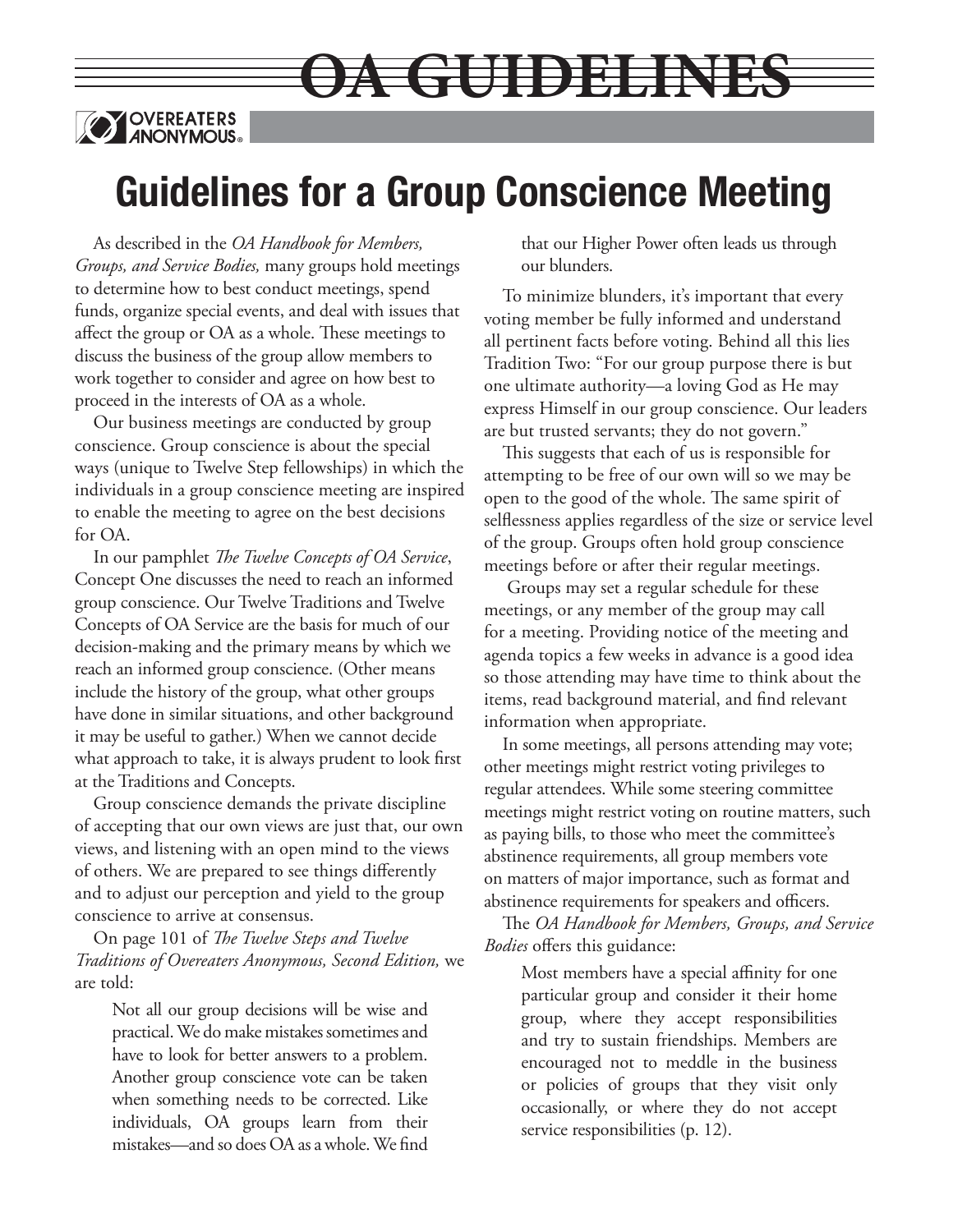

Your group or service body may find it useful to study the Traditions and Concepts regularly to become better informed about their origin and usefulness. Many groups have a Traditions meeting once a month in which the topic of that meeting is a particular Tradition.

The following is a suggested format for group conscience meetings. It does not require formal decision-making methods such as motion,

amendment, and debate because, as Concept Twelve (d) states, "all important decisions shall be reached by discussion, vote and whenever possible, by substantial unanimity." But a group may decide that a certain item would be more efficiently discussed by using motions and votes. The size of the group may determine the formality needed. Each group may decide how to conduct their business.

# **Suggested Format for a Group Conscience Meeting**

#### **Introduction**

"Welcome to the group conscience meeting of the \_\_\_\_\_\_\_\_\_\_\_\_\_\_\_ group of Overeaters Anonymous. My name is \_\_\_\_\_\_\_\_\_\_\_\_\_\_\_\_\_, and I am a compulsive eater and the chair of this meeting."

#### **Serenity Prayer 2.**

"Will those who wish to, please join me in the Serenity Prayer: God grant me the serenity to accept the things I cannot change, courage to change the things I can,

and wisdom to know the difference."

#### **Reading of the Steps, Traditions, and Concepts, if appropriate.**

# **3.**

**4.**

**1.**

#### **Establishing Ground Rules**

"The purpose of this meeting is to make decisions that affect our group. I encourage everyone here to participate. If a matter comes to a vote and you do not attend our meeting regularly or do not plan to, please consider whether it would be reasonable for you to vote. However, we welcome everyone's viewpoint; we can all learn from one another.

"Please remember Tradition Five: 'Each group has but one primary purpose—to carry its message to the compulsive overeater who still suffers.' Therefore, anything we decide at this meeting must reflect that purpose. No matter what we believe as individuals, we must be united in our purpose to carry our message as best we can to the compulsive overeater who still suffers. That person is our focus. May we do our best for him or her."

#### **Minutes from Previous Meeting 5.**

"Are there minutes from our last meeting?" *[Secretary reads minutes, if available, or distributes copies.]* "Any corrections or additions?" *[Applicable corrections or additions are made.]*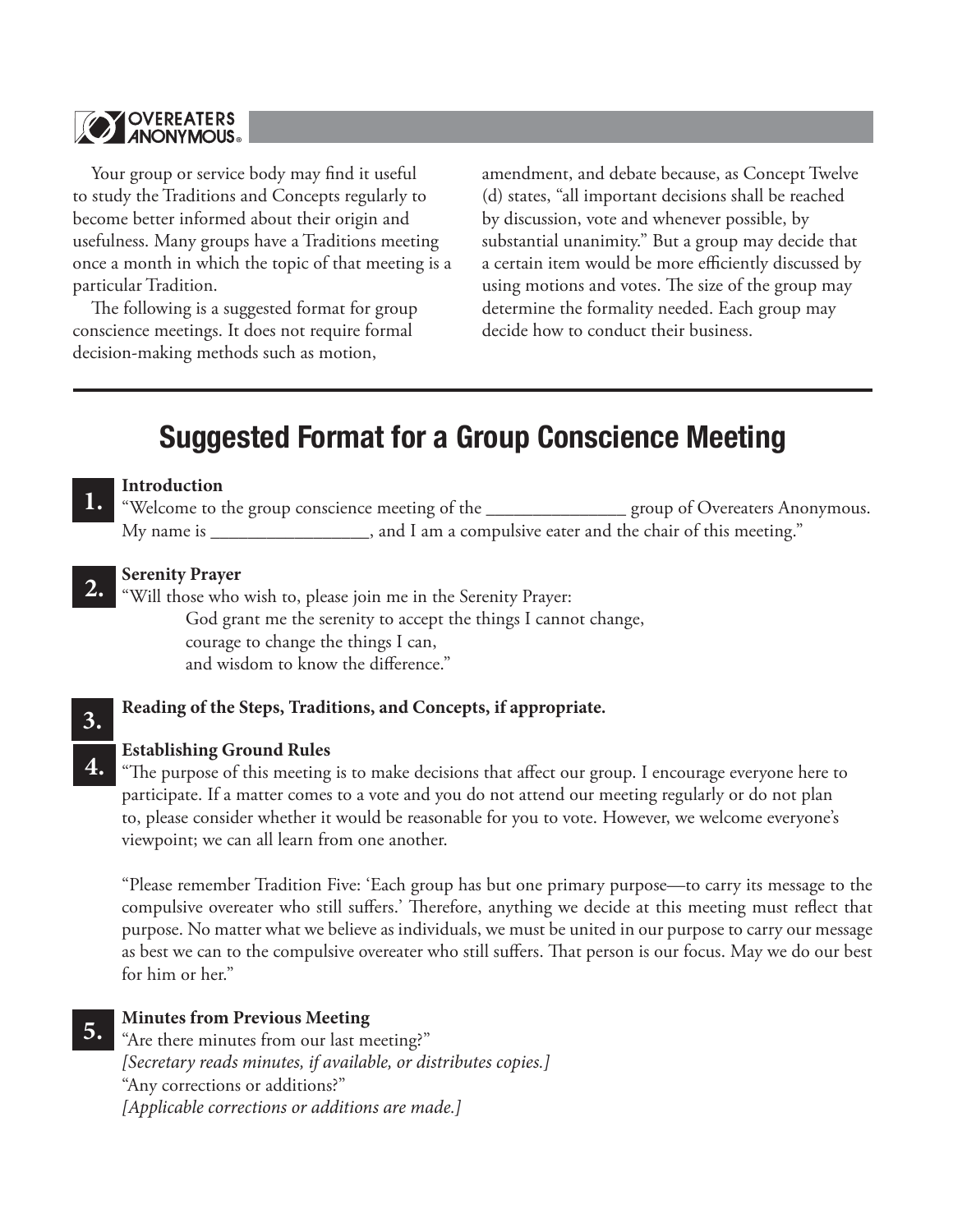# **OVEREATERS**



### **Setting Up the Agenda**

*[At this point, the chair presents the agenda and asks for additions or amendments. The agenda often results from discussions at previous meetings, or people at the current meeting may make suggestions. The chair should make certain that the agenda is clear, in a logical sequence, and agreeable to those attending the group conscience meeting. The attendees address each item on the agenda.]*

### **Making Decisions**

*[Some agenda items may require collecting information before the meeting; e.g., if one item is "Should the*  **7.***meeting start half an hour earlier?" it would be important to check if the room is available half an hour earlier. Depending on the nature of the issue, decisions can be made in different ways. The issue might not be controversial at all. It might be supported or opposed by most people in the group, but vehemently opposed or supported by a minority. It might have the support of only slightly more or less than half the group. Each possibility can require a different approach. To determine how to handle the issue, the chair might begin with a general statement, such as:]*

"The issue here is whether or not this group should change its meeting format to have a Traditions meeting on the last Monday of the month. Does anyone feel strongly one way or the other? Let's go around the room and have people indicate how they feel, what they think would be best for the group, and why they think this would be helpful to the group." (Or, "Let's have a quick vote. Those who like the proposal, please raise your hands. Now, those who don't like the proposal, please raise your hands.")

### **General Consensus**

*[If it becomes clear members generally share the same opinion, the chair can say something like the following:]* "It seems that we may have reached a consensus. Let's make certain. Does anyone oppose (or support) this proposal?"

*[If no hands are raised, the chair may say:]*

"Let's go on to other business. Would our secretary please record that we reached a consensus to have (or not have) a Traditions meeting on the last Monday of the month?"

# **Some Support or Opposition**

# *[If it is apparent that some feel strongly for or against the proposal, the chair may say something like the following:]*

"It is clear that at least some members feel strongly that this proposal should (not) go forward. We in OA try to find a consensus, so it is important that we hear all points of view. Often those who disagree with the majority can best educate us by explaining the reasons for the views they hold. Let us remember that whatever decision we make can always be changed if our experience suggests it isn't working. Let us have two people who support the proposal and two who oppose it speak for two (or three or five) minutes each, alternating one for and one against, followed by another vote."

# **Clear Result from the Vote**

*[If the results of the vote are clear—very few members either oppose or support the proposal—then the chair may say something like:]*

"It appears this proposal has (or does not have) the support of the majority of the group. Accordingly, would our secretary please record that we reached a group conscience on  $\equiv$